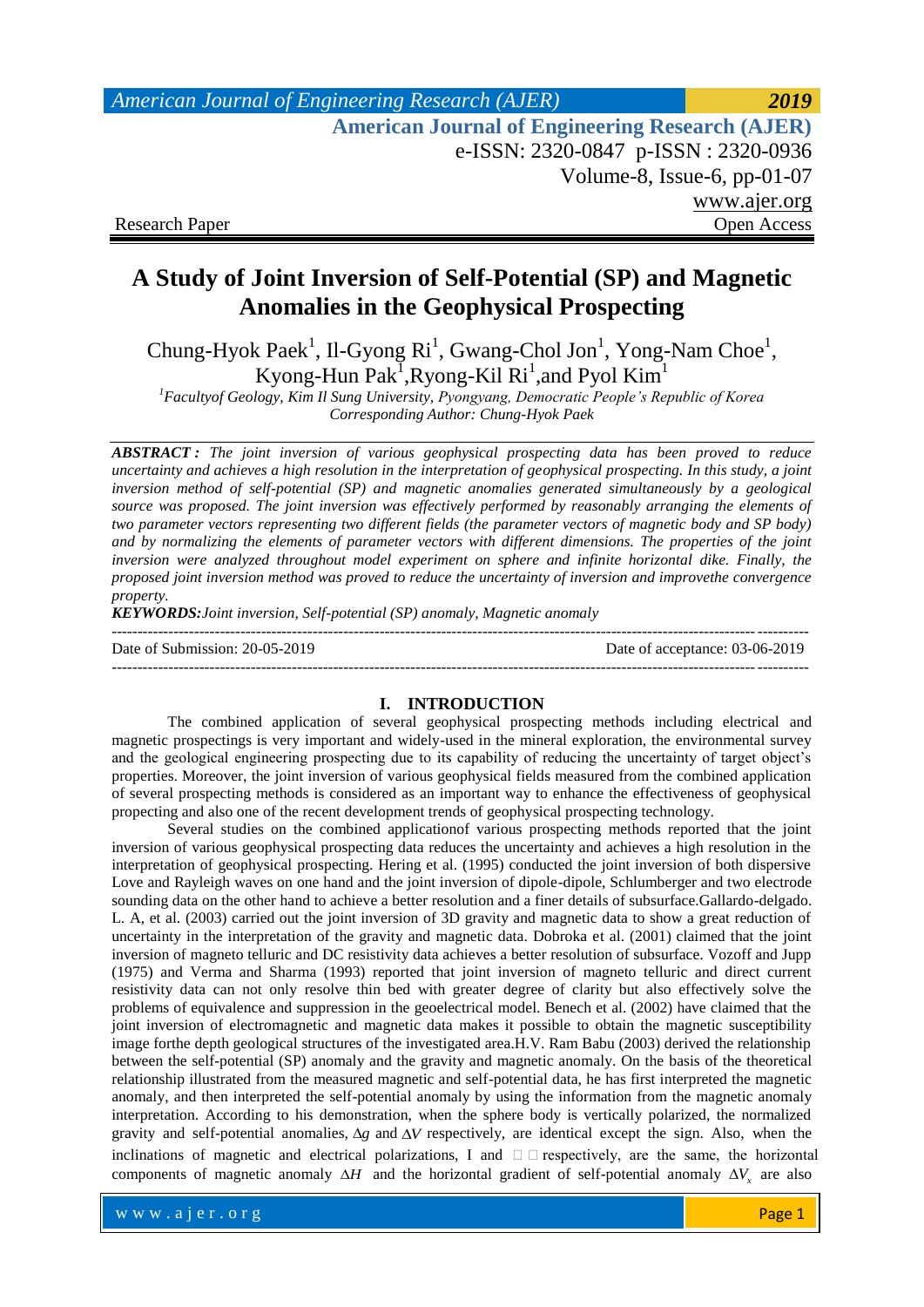identical except the sign. In addition, he generalized the relationship for the objects with arbitrary shapes and reported that the relationships can be used to compute the pseudo-SP anomalies from the observed gravity and magnetic anomalies and to formulate the joint inversion schemes.

In this study, a joint inversion method of the self-potential and magnetic anomalies that are simultaneously generated by a geological source was proposed. The joint inversion was effectively implemented by reasonably arranging the elements of two parameter vectors of a source generating two different fields and by normalizing the elements of model parameter vectors with different dimensions. The proposed algorithm is similar to quasi Gauss-Newton algorithm. We developed a joint inversion software of the self-potential and magnetic anomalies for the sphere and infinite horizontal dike and estimated the properties through model experiment. The proposed joint inversion method obviously reduced uncertainty and improved convergence property. In addition, a field example of the joint inversion of self-potential and magnetic anomalies measured in a certain region was shown.

## **II. PRINCIPLE OF THE METHOD**

If we jointly invert geophysical anomalies which are essentially different, the target to be found must generate simultaneously those anomalies.

SP and magnetic anomalies measured above copper mine in YonSandistrict, D.P.R.Korea is seen in Fig 1.



### **Fig1. SP anomaly (top) and magnetic anomaly (bottom) measured above copper mine in YonSandistrict.**

This region in the Proterozoic era is covered with thin overburden. There are some copper and gold mine in the region, where minerals of ore dike are copper pyrites, natural gold, pyrites, pyrrhotite, arsenopyrites and etc. Country rocks in the region are mainly limestone, dolomite and schist. Mineral with ferromagnetism among sulfide ores is only pyrrhotite  $\text{FeS}_{1+x}$  (0.11  $\leq x \leq 0.15$ ). Magnetic susceptibility of pyrrhotite is about 0.02  $\sim$ 0.15SI, whereas those of copper pyrites and pyrites is about 0.002SI and that of arsenopyrites is lower than 0.006SI. Because pyrrhotite are minerals formed always in different mineralization steps of magma origin, both sp and magnetic anomalies are generated over ores including copper pyrites and pyrites together with pyrrhotite. Because ores in the region are sulfide ores and include pyrrhotite with high magnetism than country rocks (average magnetic susceptibility of country rocks is lower than 0.0005SI), both strong SP and magnetic anomalies are generated.

Amplitude of anomaly on the magnetic anomaly map in the region was about  $200 \sim 400$ nT at height from on the earth's surface and that of SP measured on the same survey line about-50 $\sim$ -70mV.

Object generating both SP and magnetic anomalies also is coal layer. As well known, strong SP anomaly is generated in coal layer. Also, it is demonstrated by many investigators that in our country magnetic susceptibility of coal usually is lower than that of country rocks and negative anomaly of  $10\sim 30\text{nT}$  is generated by that.

There are four problems important in completion of joint inversion.

First problem is to reasonably arrange elements of two vectors of parameters (one vector of model parameter is vector of model parameter of magnetic body and other vector is vector representing SP polarization body.) of the same model for convenience of construction of joint inversion.

When one body generates both SP and magnetic anomalies, let's that magnetic body can represent by  $m_t$  parameters and SP polarization body by  $m_s$  parameters, and suppose that  $m_r$  among  $m_t$  and  $m_s$  is repeated. Since the more number of repeated parameters is, the more these parameters are simultaneously constrained by magnetic and SP anomalies, it is obvious that effectiveness of joint inversion is more and more good.

Let total number of parameters to estimate to m and express with  $P = \{P_1, P_2, \dots, P_m\}$ . And expressing parameter of magnetic body as  $P^{(t)}$  and parameter of SP polarization body as  $P^{(s)}$ , relationships of  $P^{(t)} \cup P^{(s)} = P$ ,  $m > m_t$  and  $m > m_s$  are established.

In order to reasonably arrange elements of vectors of parameters of magnetic body and SP polarization body for convenience of construction of joint inversion, we set number of parameters to estimate to m and in the case of magnetic body assign zero to elements of parameters of greater number than  $m<sub>t</sub>$  and in the case of SP polarization body assign zero to those of smaller number than  $m<sub>s</sub>$  from end of array of parameter elements and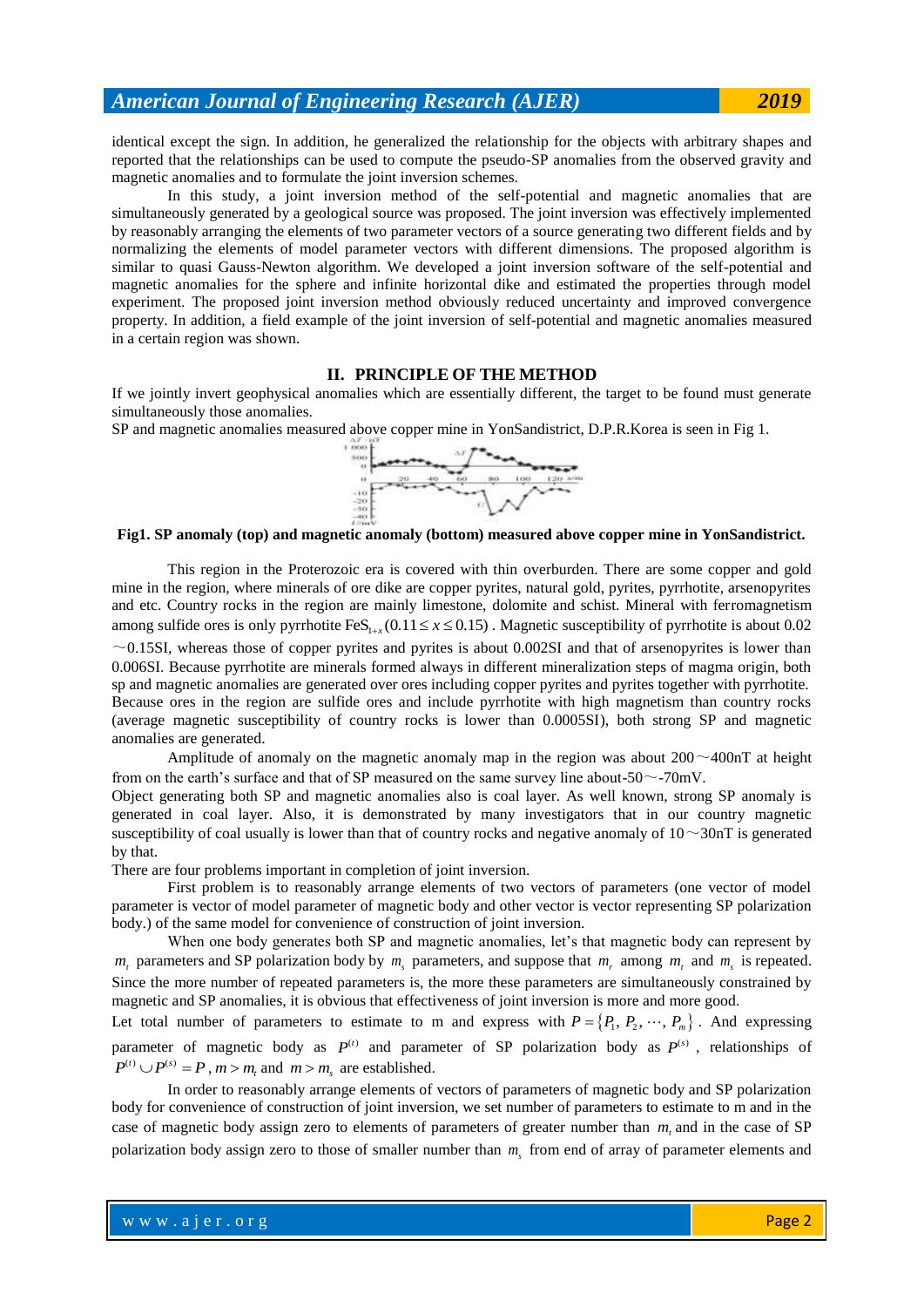arrange repeated elements at the middle place of array of parameter elements. That is, we respectively expressed parameters of magnetic body and parameters of SP polarization body as follows.<br>  $P^{(t)} = \{P_1^{(t)}, P_2^{(t)}, \dots, P_m^{(t)}, 0, \dots, 0\}$  (1)

$$
P^{(t)} = \left\{ P_1^{(t)}, P_2^{(t)}, \cdots, P_m^{(t)}, 0, \cdots, 0 \right\} (1)
$$
  
\n
$$
P^{(s)} = \left\{ 0, \cdots, 0, P_1^{(s)}, P_2^{(s)}, \cdots, P_m^{(s)} \right\} (2)
$$
  
\nSince  
\n
$$
P^{(t)} = \left\{ P_1^{(t)}, P_2^{(t)}, \cdots, P_{m_0+1}^{(t)}, \cdots, P_{m_i}^{(t)}, 0, \cdots, 0 \right\}
$$
  
\n
$$
+ P^{(s)} = \left\{ 0, \cdots, 0, \cdots, 0, P_1^{(s)}, P_2^{(s)}, \cdots, P_{m_i}^{(s)}, \cdots, P_{m_i}^{(s)} \right\}, (3)
$$
  
\n
$$
P = \left\{ P_1, P_2, \cdots, P_{m_0+1}, \cdots, P_{m_n}, \cdots, P_m \right\}
$$
  
\nfollowing relationship is established.

 $P = P^{(t)} \cup P^{(s)} = \{P_1, P_2, \dots, P_m\}$  (4)

Above relationships, top subscript  $t$  and  $s$  express respectively magnetic anomaly and SP anomaly,  $m = m_t + m_s - m_r$  is number of total parameter elements of magnetic body and SP polarization body, mo number of zero elements of parameter of SP polarization body , *me* number of zero elements of parameter of magnetic body and relationship  $m_r = me - mo$  is established.

Second problem in completion of joint inversion is problem how one constructs object function using two fields with different dimension. Dimension of SP anomaly is *mV* , whereas dimension of magnetic anomaly is *nT* . Therefore, using sum of square of difference between measured field and theoretical field as object function, that has dimension of  $V^2 + (A/m)^2$ , which is contradiction.

Third problem in completion of joint inversion is that dimension of elements of model parameter vectors differ also. For example, in the case of sphere, dimension of its depth and horizontal position is meter (m), whereas that of its inclination of electrical polarization is degree(°) and dimensions of dipole moments of SP polarization body and magnetic body also differ to each other. Therefore dimensions of sensitivities of elements also differ to each other, which is problem in constructing sensitivity matrix.

Fourth problem is that sensitivity matrixof joint inversion is very largecompared that of single inversion.

inversion.  
To overcome these problems, Weconstructed as following object function.  

$$
\Phi(P) = \left\| W^{(s)} \left( U_{Obs} - U(P) \right) \right\|^2 + \left\| W^{(m)} (\Delta T_{Obs} - \Delta T(P)) \right\|^2 + \alpha \left\| W^{(P)} (P - P_0) \right\|^2
$$
(5)

Then, problem of finding information P of magnetic and SP polarization body from measurements of full magnetic anomaly and SP anomaly results in problem finding model parameter P minimizing object function(5). Where  $U(P)$  and  $\Delta T(P)$  are respectively theoretical SP anomaly and magnetic anomaly corresponding to model parameter  $P$ ,  $W^{(s)}$  and  $W^{(m)}$  respectively normalized matrixes for SP anomaly and magnetic anomaly and  $W^{(P)}$  weight matrix for model parameters and those are presented as follow. magnetic anomaly<br> $W_{jj}^{(s)} = C_{jj}^{(s)} / U_{j}^{(0bs)}$ 

$$
W_{jj} = C_{jj}^m / U_j
$$
  
\n
$$
W_{ii}^{(m)} = C_{jj}^{(m)} / \Delta T_j^{(0bs)},
$$
  
\n
$$
W_{kk}^{(P)} = C_{kk}^{(P)} / P_{kk}, j = \overline{1, N_s}, i = \overline{1, N_t}, k = \overline{1, m}
$$
\n(6)

Where  $N_s$  and  $N_t$  are respectively numbers of measurements of SP anomaly and magnetic anomaly,  $C^{(m)}$ ,  $C^{(s)}$  and  $C^{(P)}$  respectively covariance matrixes for magnetic anomaly, SP anomaly and model and in the case when these are not known we take these as unit.

As normalized and weight matrixes for SP and magnetic anomalies and model parameters expressed by equation (6) are incorporated, object function becomes that of abstract number with no dimension and as error terms of SP and magnetic anomalies are incorporated to object function as relative errors, portion of those of two anomalies are so equal that phenomena for only one anomaly to crucially effect on solution of inverse problem are overcame.

*mr* parameters among parameters of anomalous body are common in formulas of SP and its magnetic anomalies. Therefore, in step of inversion to find information of anomalous body from two measurements, these parameters aresimultaneously constrained by both anomalies.

Expandingformulas of SP and magnetic anomalies Tyler series around initial approximate vector  $P_0$ , truncating high order terms for parameter perturbation and minimizing object function  $\Phi(P)$  without respect to  $\Delta P_k$ , following equation is obtained.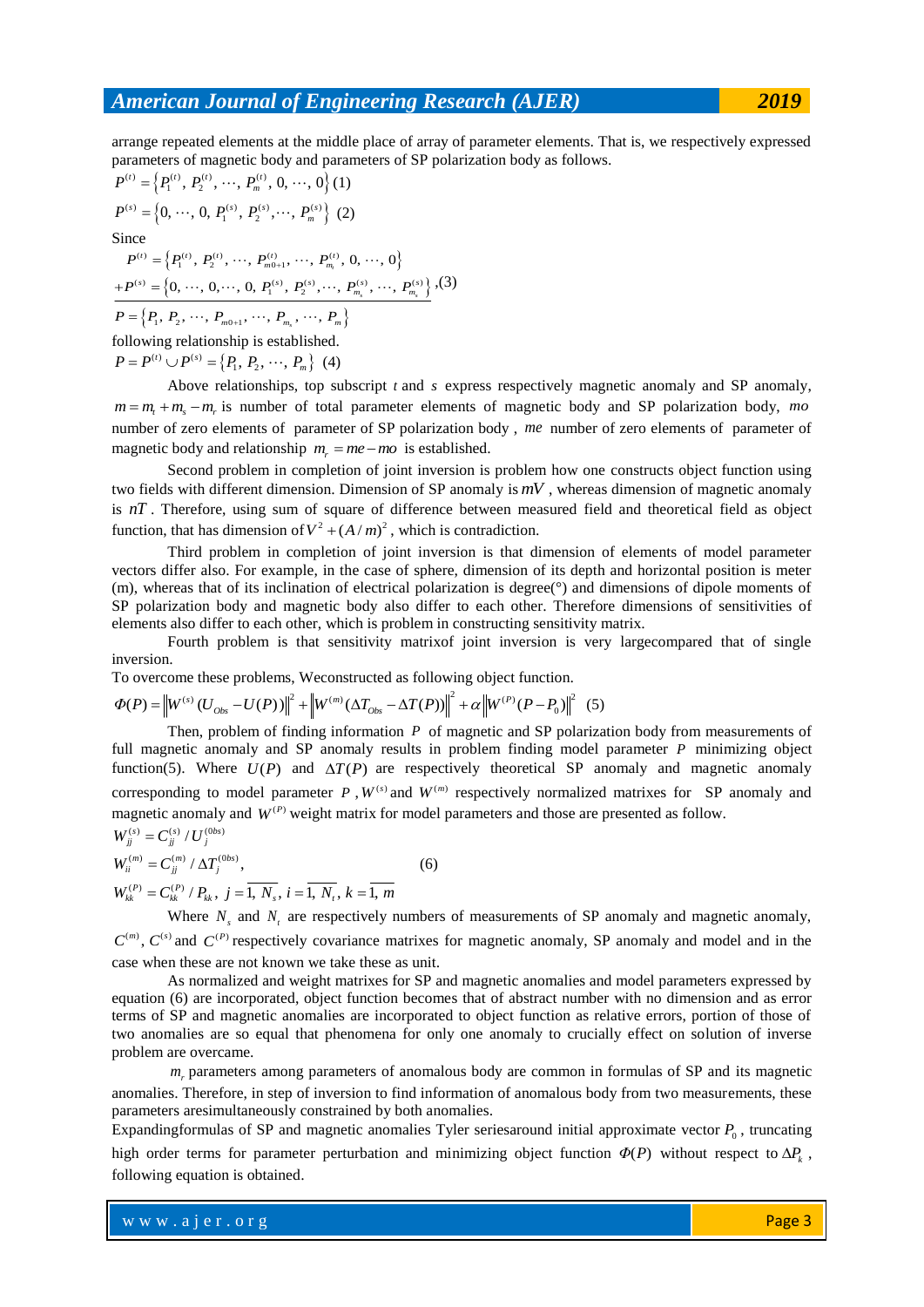Where subscripts s and t in brackets present respectively SP and magnetic anomalies, subscript  $k$  iterative number, top subscript T transpose of matrix,  $\alpha$  control parameter,  $\Delta P_k$  parameter perturbation, I unit matrix,  $d_k^{(s)}$  and  $d_k^{(t)}$  respectively data misfit vector between theoretical and measured SP anomalies and that between theoretical and measured magnetic anomalies in  $k$ 's iteration,  $A$  and  $B$  are matrixes of sensitivities. After solving equation (7) and finding parameter perturbation  $\Delta P_k$ , solution in next step is found by,

$$
P_{k+1}=P_k+\Delta P_k(8)
$$

This iteration is repeated until object function  $\Phi(P)$  converges to given error limit.

### **III. THE METHOD OF JOINT INVERSION OF SP AND MAGNETIC ANOMALIES FOR SOME MODELS.**

Silver deposition is carried out in an electron beam evaporator equipped with a real time thickness detector and the heat treatment is carried out in a heat treatment furnace capable of automatically controlling the temperature in the range of 250 ° C.

On the basis of the geophysical principle of joint inversion of SP and magnetic anomalies as above mentioned, I established the joint inversion for some simple models. Although this joint inversion is applied to simple models, this method is basis of joint inversion for arbitrary complex geological section and has also practical significance since there are many objects which can be approximate as these models in nature.

### **1) Sphere model.**

SP anomaly  $U(x)$  and magnetic anomaly  $H(x)$ ,  $Z(x)$  and  $\Delta T(x)$  over the sphere as seen in Fig. 2 are respectively expressed.



**Fig 2. SP polarization body (a) and magnetic body (b) of sphere shape.**

$$
U(x) = 2M_s [(x - x_0)\cos\theta - h\sin\theta]/(x^2 + h^2)^{3/2} (9)
$$
  
\n
$$
H_x(x) = \frac{\mu_0 M_m}{4\pi [(x - x_0)^2 + h^2]^{5/2}} \{[2(x - x_0)^2 - h^2]\cos i_s - 3h(x - x_0)\sin i_s
$$
  
\n
$$
H_y(x) = \frac{-\mu_0 M_m}{4\pi [(x - x_0)^2 + h^2]^{5/2}} \{[(x - x_0)^2 - h^2]\sin i_s \cot I \sin A' \cdot \cos \lambda\}
$$
  
\n
$$
Z(x) = \frac{\mu_0 M_m}{4\pi [(x - x_0)^2 + h^2]^{5/2}} \{[2h^2 - (x - x_0)^2]\sin i_s - 3h(x - x_0)\cos i_s\} (11)
$$
  
\n
$$
\Delta T(x) = \frac{\mu_0 M_m}{4\pi [(x - x_0)^2 + h^2]^{5/2}} \{[2h^2 - (x - x_0)^2]\sin i_s \sin I +
$$
  
\n
$$
+ (2(x - x_0)^2 - h^2) \cdot \cos i_s \cos I \cos A' - 3h(x - x_0)2\sin i_s \cos I \cos A' - (12)
$$
  
\n
$$
- ((x - x_0)^2 + h^2) \cdot \sin i_s \cot I \cos I \sin^2 A'\}
$$

Where  $M_s$  represented as  $M_s = \varepsilon_0 a^2 \frac{P_1}{\rho_1 + 2\rho_2}$  $M_s = \varepsilon_0 a^2 \frac{\rho_1}{\rho_1 + 2\rho_2}$  $\frac{F_1}{+2\rho_2}$  is dipole moment of sphere(  $\rho_1$  and  $\rho_2$  are respectively

resistivities of country rocks and the sphere,  $\varepsilon_0$  polarization electromotive force, *a* radius of the sphere), *x* horizontal position of measurement point, h and  $x_0$  depth and horizontal position of the sphere,  $\theta$  inclination angle,  $\mu_0$  absolute permittivity of vacuum, *I* the inclination of the earth's magnetic field,  $i_s$  effective magnetic inclination,  $M_m$  magnetic moment of the sphere, A' magnetic azimuth angle of survey line,  $\lambda = \arccos(\sin I / \sin i_s)$ .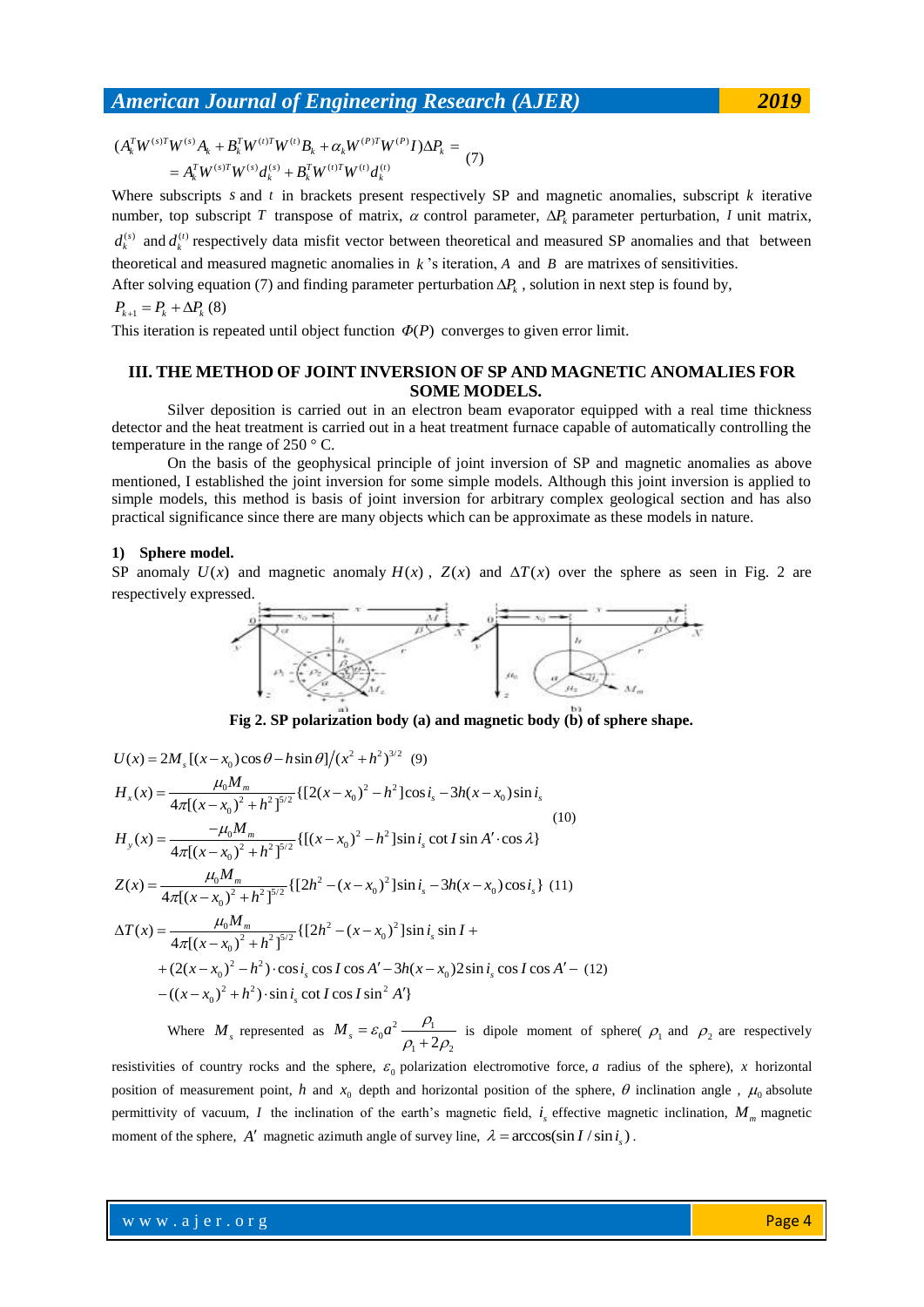If representing parameter of the magnetic sphere as  $P^{(m)} = \{M_m, h, x_0, 0, 0\}$  and parameter of the SP polarization sphere as  $P^{(s)} = \{0, h, x_0, \theta, M_s\}$ , parameter of the magnetic and SP polarization sphere *P* is *P* = {*O*, *n*, *x*<sub>0</sub>, *b*, *M*<sub>*s*</sub>}, c parameter<br>  $P = \{M_m, h, x_0, \theta, M_s\} = \{P_1, P_2, P_3, P_4, P_5\}$ .

After finding parameter perturbation  $\Delta P_k$  by calculating sensitivity matrix, constructing equations system (7)

and solving that, update of the parameter is carried out by equation (8).  
Iteration is repeated until relative error  

$$
\varepsilon = \sum_{i=1}^{N_s} (U_{obsi} - U_i(P)) / |U_{obsi}| + \sum_{i=1}^{N_m} |(\Delta T_{obsi} - \Delta T_i(P)) / \Delta T_{obsi}|
$$
(13)

is achieved at given limit and control parameter is set as follows.

 $_0 \times a_{k-1}$  $_0 \times a_{k-1}$  $, k = 1, 2, 3$  $\mathbf{a}_k = \begin{cases} 0.001, & \text{if } K_0 \times a_{k-1} < 0.001, \\ 0.001, & \text{if } K_0 \times a_{k-1} < 0.001 \end{cases}$  $a_k =\begin{cases} K_0 \times a_{k-1}, k = 1 \\ 0.001, \text{ if } K_0 \times a \end{cases}$ 1  $=\begin{cases} K_0 \times a_{k-1}, k=1, 2, 3... \\ 0.001, \text{ if } K_0 \times a_{k-1} < 0.001 \end{cases} (14)$ 

where  $a_0$  is initial control parameter  $a_0 = 10$  and  $K_0 = 0.5$ .

### **2) Infinite horizontal dike.**

In the cases of following infinite horizontal dike also inversion method is equal to that of the sphere except sensitivity matrix.SP anomaly  $U(x)$  and magnetic anomaly  $H(x)$ ,  $Z(x)$  and  $\Delta T(x)$  over the infinite horizontal2D dike as seen in Fig. 3 are respectively expressed.



Fig 3. The infinite horizontal SP polarization like (a) and the infinite horizontal magnetic dike (b).  
\n
$$
U(x) = M_s \{(h + l \sin \alpha)(\phi_c - \phi_D) + (x - x_0 - l \cos \alpha - b) \ln r_c - (x - x_0 - l \cos \alpha + b) \ln r_b - h(\phi_B - \phi_A) - (x - x_0 - b) \ln r_B + (x - x_0 + b) \ln r_A \}
$$
\n
$$
H(x) = \frac{\mu_0 M_m \sin \alpha}{2\pi} \left\{ \cos \gamma \cdot \ln \frac{r_B \cdot r_c}{r_A \cdot r_D} + \sin \gamma [(\phi_A - \phi_B) - (\phi_c - \phi_D)] \right\} (16)
$$
\n
$$
Z(x) = \frac{\mu_0 M_m \sin \alpha}{2\pi} \left\{ \sin \gamma \cdot \ln \frac{r_B \cdot r_c}{r_A \cdot r_D} + \cos \gamma [(\phi_A - \phi_B) - (\phi_c - \phi_D)] \right\} (17)
$$
\n
$$
\Delta T(x) = \frac{\mu_0 M_m \sin \alpha}{2\pi} \cdot \frac{\sin l}{\sin l_s} \left\{ \cos(\alpha - 2i_s) \ln \frac{r_B \cdot r_c}{r_A \cdot r_D} - \sin(\alpha - 2i_s) (\phi_A - \phi_B - \phi_c + \phi_D) \right\} (18)
$$
\nWhen *n* is horizontal positive, if *m* represents the *M*, divide the square at *S* SD and kinetic the *l* are the same.

Where x is horizontal position of measurement point,  $M<sub>s</sub>$  dipole moment of SP polarization body, h and  $x<sub>0</sub>$ respectively depth and horizontal position of the dike, *b* half thick of the dike, *I* the inclination of the earth's magnetic field, *i<sub>s</sub>* effective magnetic inclination,  $\gamma = \alpha - i_s$ ,  $M_m$  magnetic moment of the magnetic dike,  $r_A$ ,  $r_B$ ,

*r*<sub>*c*</sub>, *r*<sub>*D*</sub> represented as  $r_A = [(x - x_0 + b)^2 + h]$ *c*,  $r_D$  represented as<br>  $\lambda = [(x - x_0 + b)^2 + h^2]^{1/2}$  $r_A = [(x - x_0 + b)^2 + h^2]^{1/2}$ <br>  $r_B = [(x - x_0 - b)^2 + h^2]^{1/2}$  $\begin{bmatrix} \n\lambda = [(x - x_0 + b) + h] \\
\lambda = [(x - x_0 - b)^2 + h^2]^{1/2} \\
\lambda = [(x - x_0 - l \cos \alpha + b)^2 + (h + l \sin \alpha)^2]^{1/2}\n\end{bmatrix}$  $P_B = [(x - x_0 - b) + n]$ <br>  $P_C = [(x - x_0 - l \cos \alpha + b)^2 + (h + l \sin \alpha)^2]^{1/2}$ <br>  $P_D = [(x - x_0 - l \cos \alpha - b)^2 + (h + l \sin \alpha)^2]^{1/2}$  $r_A = [(x - x_0 + b) + h]$ <br>  $r_B = [(x - x_0 - b)^2 + h^2]^{1/2}$ <br>  $r_C = [(x - x_0 - l \cos \alpha + b)^2 + (h + l)]$  $\overline{1}$ = $[(x-x_0+b)^2 + h^2]^{1/2}$ <br>= $[(x-x_0-b)^2 + h^2]^{1/2}$  $\left\{ \right.$ (19)

respectively distances between vertical line being gone down measurement point M and points A, B, C and D,  $\phi_A$ ,  $\phi_B$ ,  $\phi_C$  and  $\phi_D$  angles between vertical line being gone down measurement point M and sight line looking points A, B, C and D(Fig 3).

If representing parameter of the magnetic dike as  $P^{(m)} = \{M_m, h, x_0, b, l, \alpha, 0\}$  and parameter of the SP polarization dike as  $P^{(s)} = \{0, h, x_0, b, l, \alpha, M_s\}$  parameter of the magnetic and SP polarization dike P is  $P = \{M_m, h, x_0, b, l, \alpha, M_s\} = \{P_1, P_2, P_3, P_4, P_5, P_6, P_7\}$ .

### **IV. MODEL EXPERIMENTS**

A method of easily attaching the metal nanoparticles was proposed in order to increase the light absorption efficiency in the crystalline silicon solar cell. The light absorption of solar cell is enhanced by the scattering of incident light on the metal nanoparticles by the surface plasmonic resonance. The silver nanoparticles have been deposited by the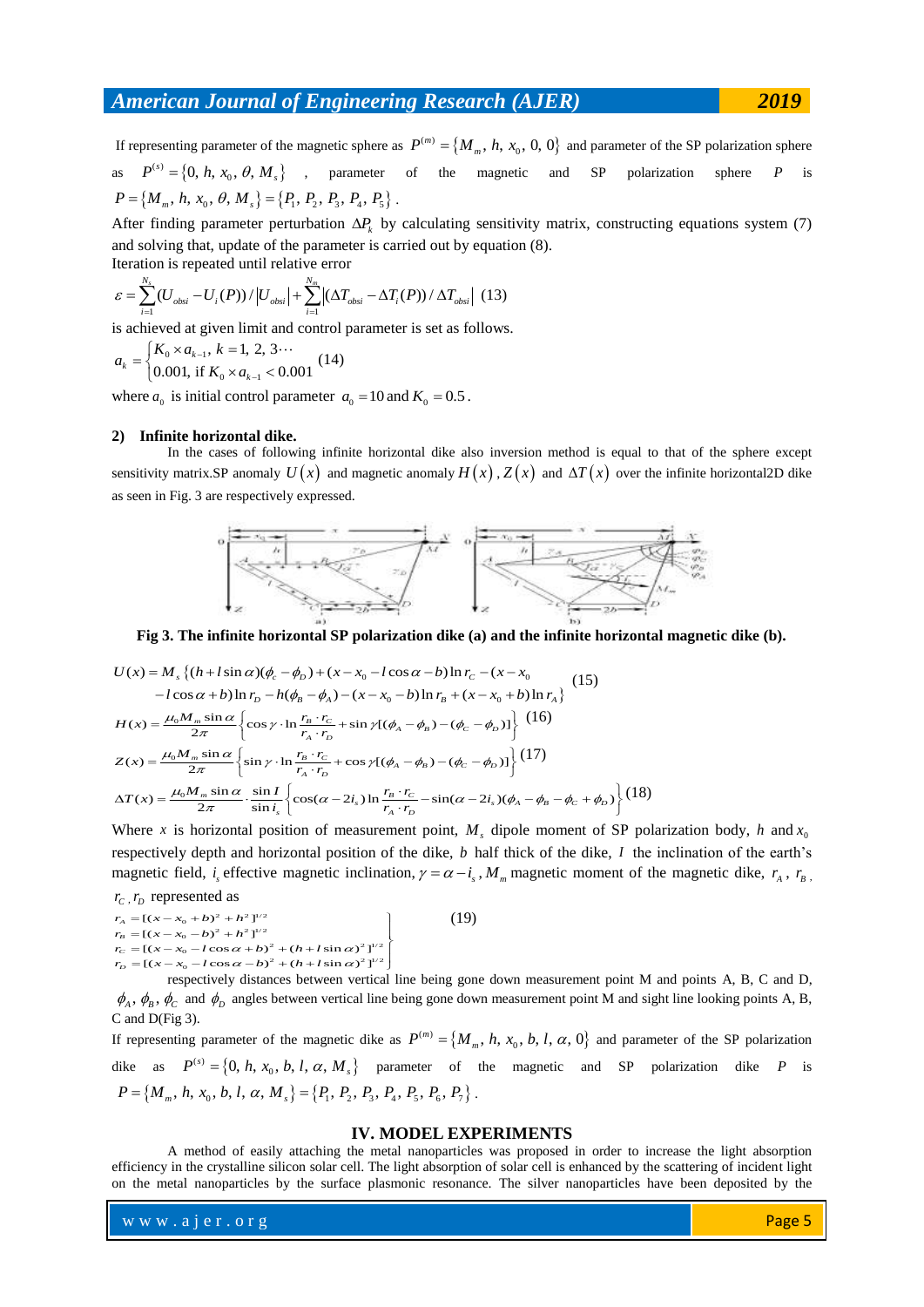deposition of the silver thin film by using the thermal evaporation and the thermal process.And then the antireflection coating on it has been conducted and the reflection spectrum has been measured. The measurement demonstrates, the best absorption has been realized in the case of the evaporation film of 18nm, the thermal process time of 50min and the thermal process temperature of 200℃. And the absorption efficiency of light has been increased by 1.17 times.

We developed software for joint inversion of SP and magnetic anomalies due to the sphereand infinite horizontal dike on the basis of algorithm which weproposed and carried out modelexperiments for examining the properties.

Contents of model experiments includes property of joint between SP anomaly and different magnetic anomalies, estimation of noise stability.

In all model experiments, interval between measurement points is 5m and the numbers of those are respectively 30 and therefore total numbers of those (sum of SP measurements and magnetic measurements) are 60. And the inclination of the earth's magnetic field is 60° and magnetic azimuth angle of survey line varies from 0° to 90° $\degree$ .

### **1) Properties of joint between SP anomaly and different magnetic anomalies.**

In order to estimate what how components of magnetic anomaly is jointed with SP anomaly is good, wecarried out joint inversions of SP anomaly and full magnetic anomaly  $\Delta T$ , of that and magnetic vertical component Z and of that and magnetic horizontalcomponent *H* .

Result of model experiments for the sphere is seen in Fig 4. As seen in Fig 4, accuracy and properties of convergence are almost similar for all joint inversions of SP anomaly and 3 different components of magnetic anomaly.



### **Fig 4. Properties of convergence of inversions of SPanomaly and components**  $\Delta T$  (2),  $Z$  (3),  $H$  (1) **ofmagnetic anomaly for the sphere.**

#### **2) Noise effect.**

If one applies practically the joint inversion to the interpretation of field data, the joint inversion must be able to overcome the effects of random noise. To simulate field environment, we added random noises corresponding to 1%, 5% and 10% of anomaly value in each measurement points to theoretical SP and magnetic anomalies for dike model and estimated stability of random noises of the method. The results are seen in the Table 1.

|                                              | 1(%) |                |                   | 5.5552222<br>5(%) | $\sim$ $\sim$ $\sim$ |           | 10(%) |                |           |
|----------------------------------------------|------|----------------|-------------------|-------------------|----------------------|-----------|-------|----------------|-----------|
|                                              | true |                | approx. estimated | true              | approx.              | estimated | true  | approx.        | estimated |
| $M_m/(10^{-9} \text{A} \cdot \text{m}^{-1})$ | 5    | 2              | 5.0               | 5                 | $\mathfrak{2}$       | 5.0       | 5     | $\overline{c}$ | 4.7       |
| h/m                                          | 27   | 6              | 27.0              | 27                | 6                    | 27.1      | 27    | 6              | 26.7      |
| $X_0/m$                                      | 75   | 40             | 75.0              | 75                | 40                   | 75.2      | 75    | 40             | 74.6      |
| $b \times 2$                                 | 5    | 2              | 5.0               | 5                 | $\mathfrak{2}$       | 5.10      | 5     | $\overline{c}$ | 5.2       |
| $\alpha$ /(°)                                | 38   | 45             | 38.0              | 38                | 45                   | 38.0      | 38    | 45             | 37.9      |
| l/m                                          | 30   | 60             | 30.1              | 30                | 60                   | 29.4      | 30    | 60             | 31.2      |
| $M_s/(10^{-3}\,\text{V}\cdot\text{m}^2)$     | 10   | $\overline{4}$ | 10.0              | 10                | $\overline{4}$       | 9.9       | 10    | 4              | 9.3       |
| Model relative error/%                       |      |                | 0.047             |                   |                      | 0.81      |       |                | 3.27      |
| Data relative error/%                        |      |                | 0.52              |                   |                      | 2.26      |       |                | 4.83      |

| Table 1. Noise stability for the dike |  |
|---------------------------------------|--|
|---------------------------------------|--|

As seen table 1, the noise stabilities for the anomalous dike is fairly better, in which when random noises are 1% data and model relative errors are respectively 0.52% and 0.047%, when those are 5% those are respectively 2.26% and 0.81% and when those are 10% those are respectively 4.84% and 3.27%.

When random noise is 10%, the result of joint inversion for the dike is seen in Fig5. Curves at which random noise added, theoretical curves, initial approximation model and true model before the joint inversion are seen in Fig 5(a) and those after that are seen in Fig 5(b).



**Fig5. Result of joint inversion for dike 1**-**SP anomaly, 2**-**magnetic anomaly, 3**-**inverted SP anomaly, 4** -**inverted magnetic anomaly**